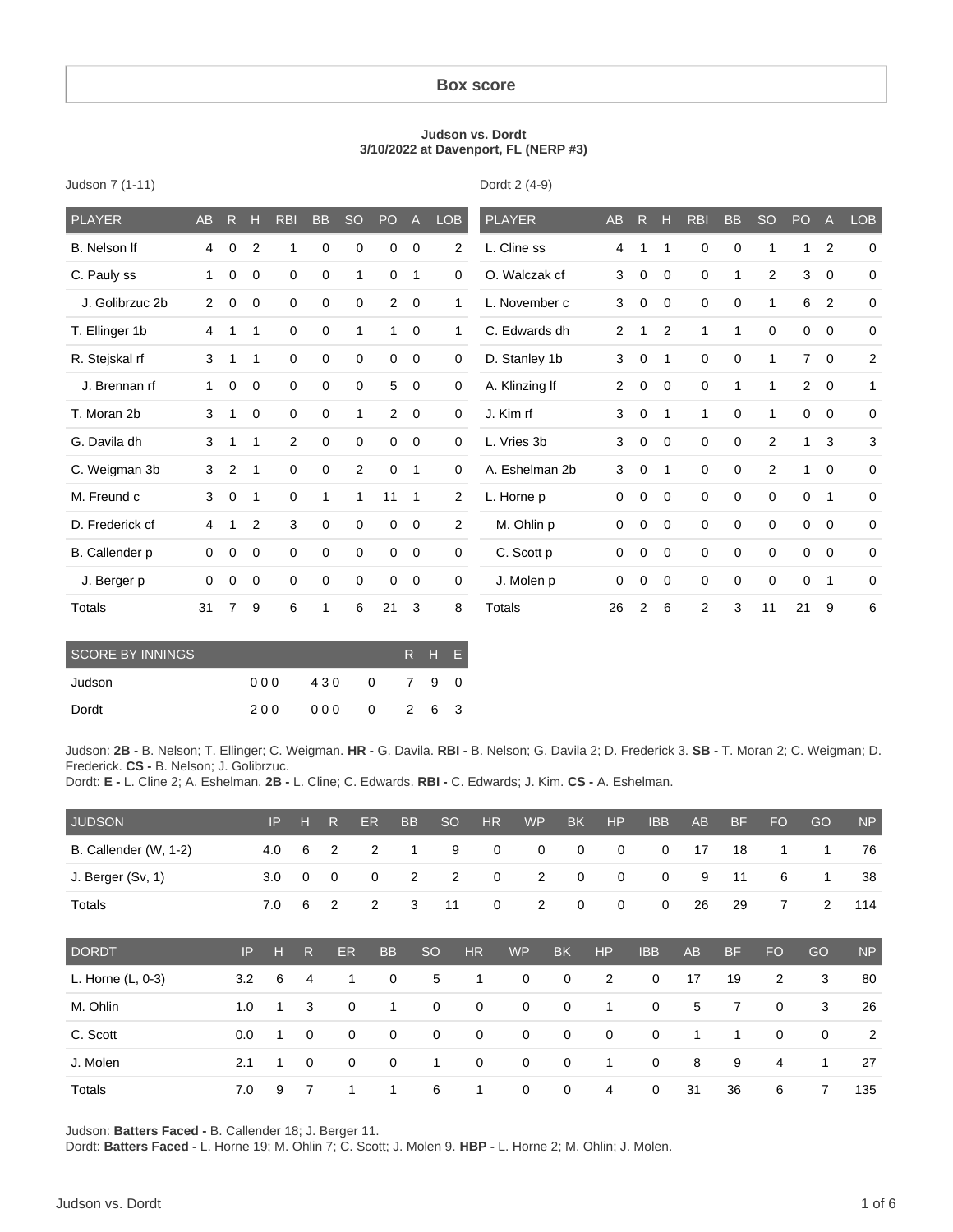#### **Start:** 11:15 AM **Duration:** 6:20 **Attendance:** 60

Weather: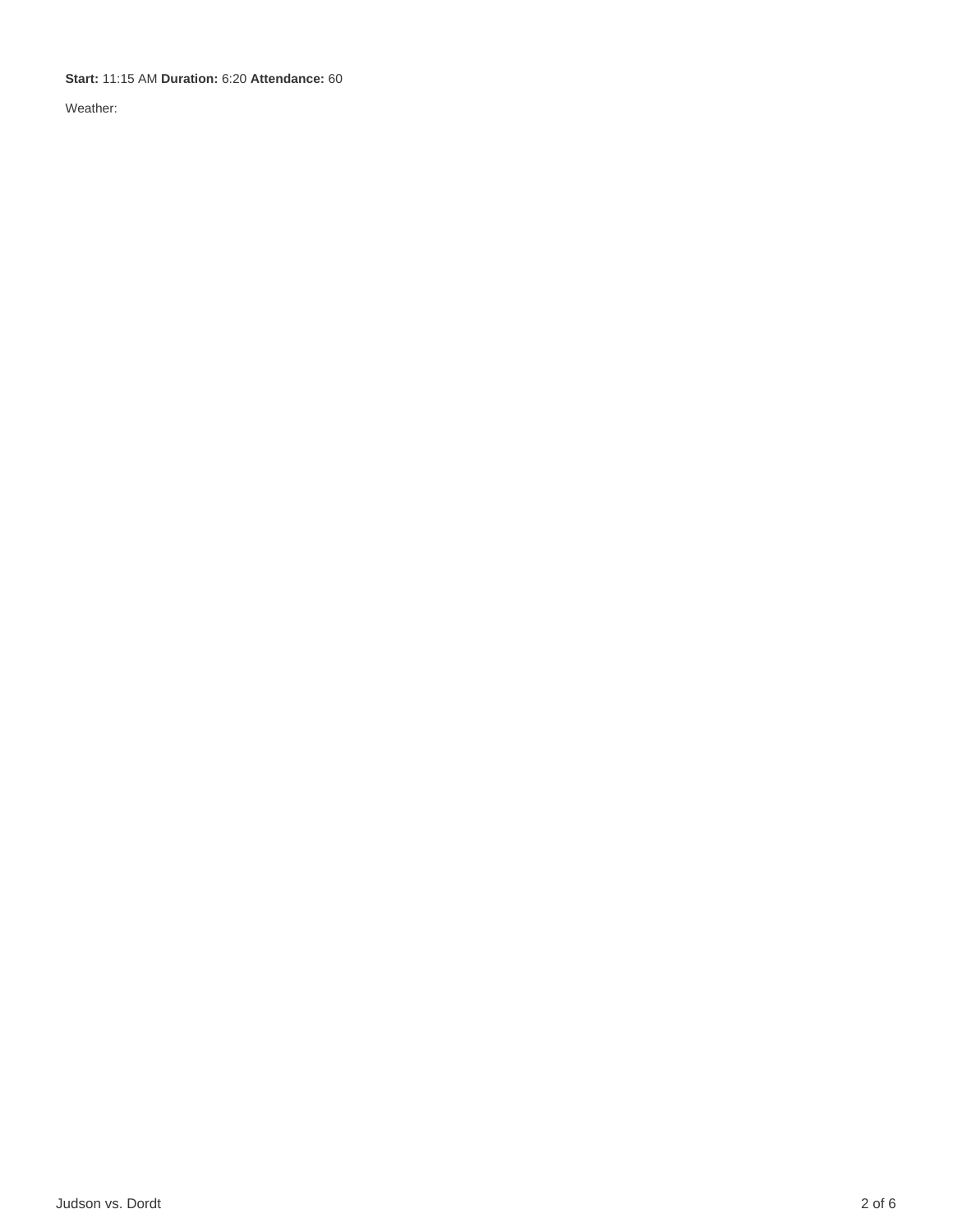# **Scoring Summary**

| INNINGS PLAY  |                                                                                                                                    | $V - H$ |
|---------------|------------------------------------------------------------------------------------------------------------------------------------|---------|
| Dordt<br>1st  | C. Edwards singled to left center, RBI; L. Cline scored.                                                                           | $0 - 1$ |
| Dordt<br>1st  | J. Kim singled to second base, RBI; A. Klinzing advanced to second; D. Stanley advanced to third; C. Edwards scored.               | $0 - 2$ |
| Judson<br>4th | G. Davila homered to right center, 2 RBI; R. Stejskal scored, unearned.                                                            | $2 - 2$ |
| Judson<br>4th | D. Frederick singled to left center, RBI; C. Weigman scored, unearned.                                                             | $3 - 2$ |
| Judson<br>4th | B. Nelson doubled to right center, RBI; D. Frederick scored, unearned.                                                             | $4 - 2$ |
| Judson<br>5th | T. Moran reached on a fielder's choice; T. Ellinger advanced to third on a throwing error by ss, scored, unearned.                 | $5 - 2$ |
| Judson<br>5th | D. Frederick singled to left center, 2 RBI; J. Brennan advanced to second; C. Weigman scored, unearned; T. Moran scored, unearned. | $7 - 2$ |

## **All Plays**

### **Judson Top of 1st Inning**

| B. Nelson singled to right center.                        |  |
|-----------------------------------------------------------|--|
| B. Nelson out at second c to ss, caught stealing. (1 out) |  |
| C. Pauly struck out looking. (2 out)                      |  |
| T. Ellinger struck out swinging. (3 out)                  |  |
| Inning Summary: 0 Runs, 1 Hits, 0 Errors, 0 LOB           |  |
| Dordt Bottom of 1st Inning                                |  |
|                                                           |  |
| L. Cline doubled to right center.                         |  |

L. November grounded out to ss; L. Cline advanced to third. (2 out)

**C. Edwards singled to left center, RBI; L. Cline scored.**

D. Stanley singled to center field; C. Edwards advanced to second.

A. Klinzing walked; D. Stanley advanced to second; C. Edwards advanced to third.

**J. Kim singled to second base, RBI; A. Klinzing advanced to second; D. Stanley advanced to third; C. Edwards scored.**

L. Vries lined out to 2b. (3 out)

**Inning Summary: 2 Runs , 4 Hits , 0 Errors , 3 LOB**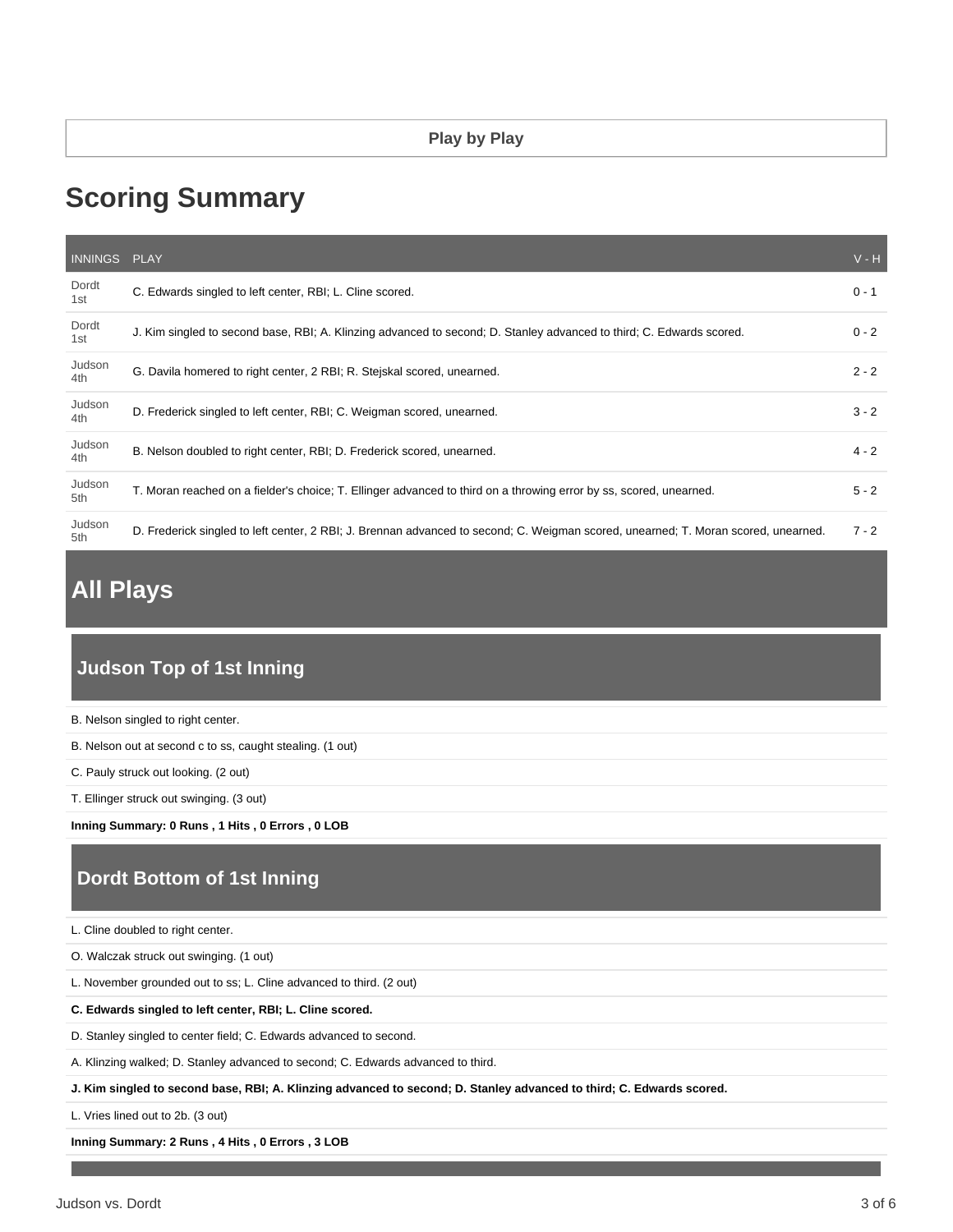#### **Judson Top of 2nd Inning**

- R. Stejskal singled to center field.
- T. Moran hit by pitch; R. Stejskal advanced to second.
- G. Davila flied out to cf; R. Stejskal advanced to third. (1 out)
- C. Weigman struck out swinging. (2 out)
- T. Moran stole second.
- M. Freund struck out swinging. (3 out)

**Inning Summary: 0 Runs , 1 Hits , 0 Errors , 2 LOB**

#### **Dordt Bottom of 2nd Inning**

A. Eshelman singled to left field.

- L. Cline struck out looking. (1 out)
- O. Walczak struck out swinging. (2 out)

A. Eshelman out at second c to 2b, caught stealing. (3 out)

**Inning Summary: 0 Runs , 1 Hits , 0 Errors , 1 LOB**

### **Judson Top of 3rd Inning**

- D. Frederick grounded out to 3b. (1 out)
- B. Nelson grounded out to p. (2 out)

C. Pauly hit by pitch.

T. Ellinger flied out to cf. (3 out)

**Inning Summary: 0 Runs , 0 Hits , 0 Errors , 1 LOB**

### **Dordt Bottom of 3rd Inning**

G. Davila to dh.

T. Moran to ss.

J. Golibrzuc to 2b for C. Pauly.

L. November struck out swinging. (1 out)

C. Edwards doubled down the lf line.

D. Stanley struck out swinging. (2 out)

A. Klinzing struck out swinging. (3 out)

**Inning Summary: 0 Runs , 1 Hits , 0 Errors , 1 LOB**

### **Judson Top of 4th Inning**

R. Stejskal reached first on an error by 2b.

T. Moran struck out swinging. (1 out)

**G. Davila homered to right center, 2 RBI; R. Stejskal scored, unearned.**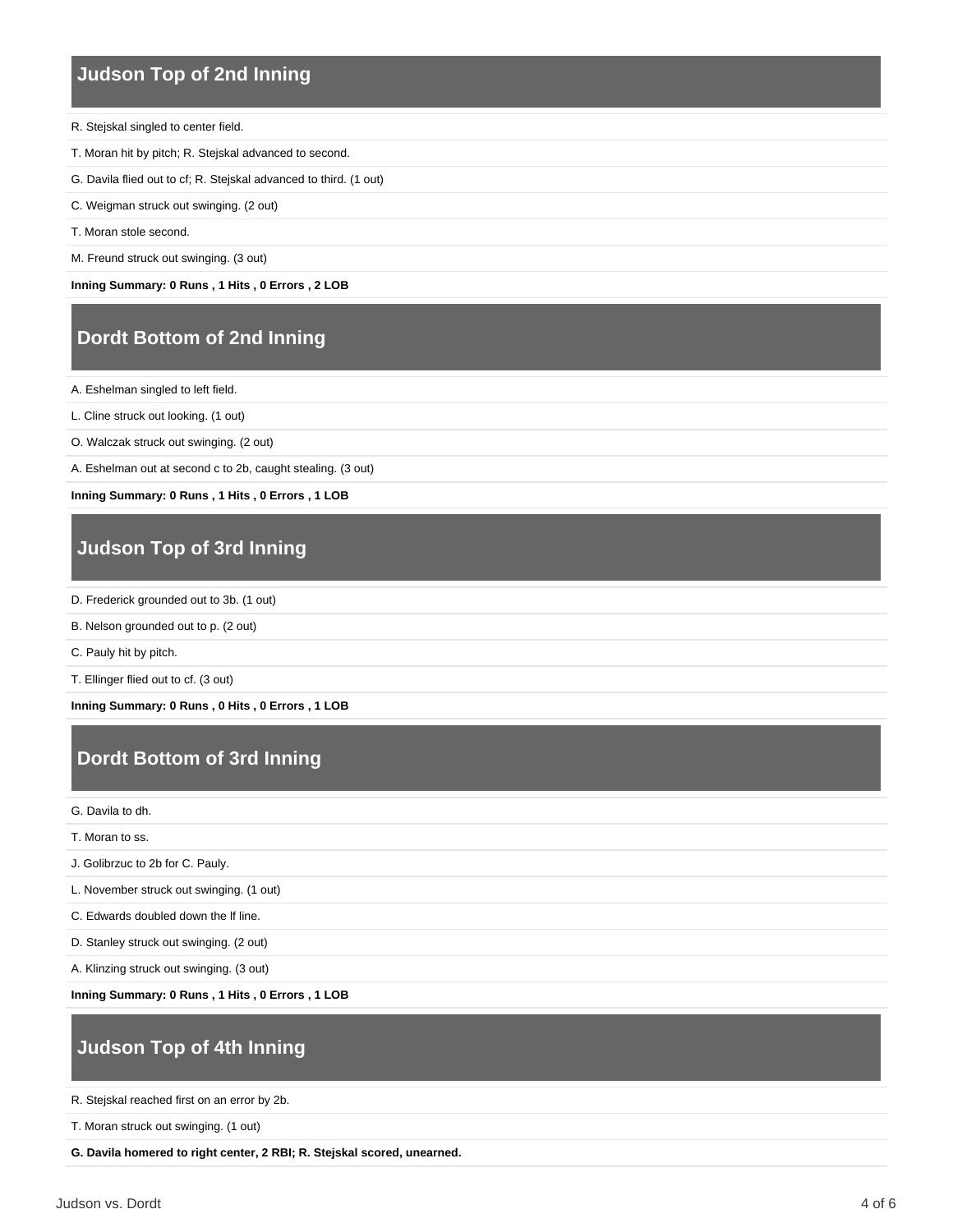- C. Weigman doubled to right center.
- M. Freund grounded out to 3b. (2 out)

#### **D. Frederick singled to left center, RBI; C. Weigman scored, unearned.**

D. Frederick stole second.

#### **B. Nelson doubled to right center, RBI; D. Frederick scored, unearned.**

M. Ohlin to p for L. Horne.

J. Golibrzuc grounded out to ss. (3 out)

**Inning Summary: 4 Runs , 4 Hits , 1 Errors , 1 LOB**

#### **Dordt Bottom of 4th Inning**

J. Kim struck out swinging. (1 out)

L. Vries struck out swinging. (2 out)

A. Eshelman struck out swinging. (3 out)

**Inning Summary: 0 Runs , 0 Hits , 0 Errors , 0 LOB**

#### **Judson Top of 5th Inning**

T. Ellinger doubled down the lf line.

R. Stejskal grounded out to 3b. (1 out)

**T. Moran reached on a fielder's choice; T. Ellinger advanced to third on a throwing error by ss, scored, unearned.**

T. Moran stole second.

G. Davila grounded out to ss; T. Moran advanced to third. (2 out)

C. Weigman hit by pitch.

C. Weigman stole second.

M. Freund walked.

C. Scott to p for M. Ohlin.

J. Brennan pinch ran for M. Freund.

**D. Frederick singled to left center, 2 RBI; J. Brennan advanced to second; C. Weigman scored, unearned; T. Moran scored, unearned.**

J. Molen to p for C. Scott.

B. Nelson fouled out to lf. (3 out)

**Inning Summary: 3 Runs , 2 Hits , 1 Errors , 2 LOB**

### **Dordt Bottom of 5th Inning**

M. Freund to c for J. Brennan.

J. Berger to p for B. Callender.

J. Brennan to rf for R. Stejskal.

L. Cline flied out to rf. (1 out)

O. Walczak walked.

L. November reached on a fielder's choice; O. Walczak out at second 3b to 2b. (2 out)

L. November advanced to second on a wild pitch.

C. Edwards walked.